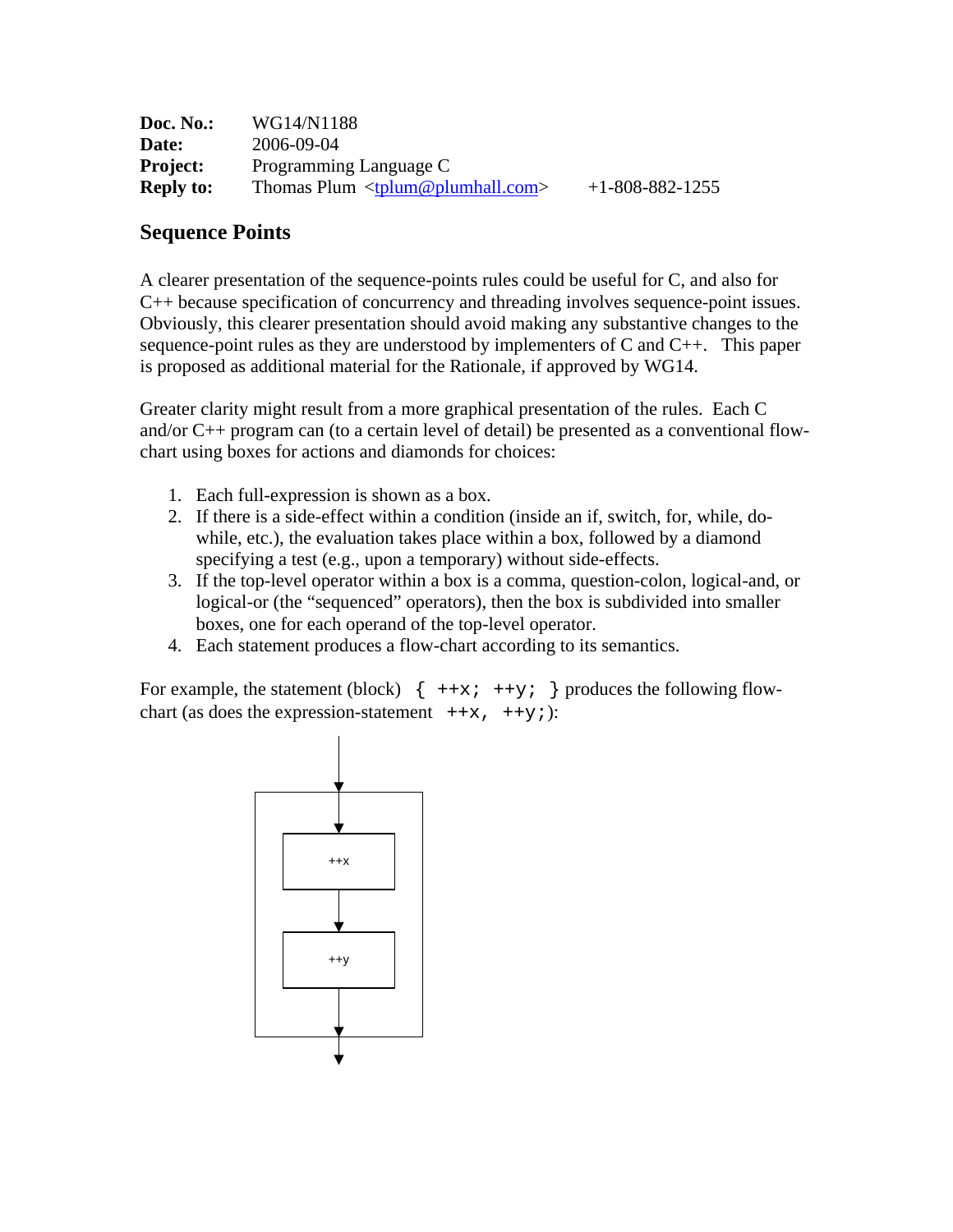We can remove any enclosing boxes, leaving only the innermost boxes (call them the "little boxes"). Then the if-statement  $if (p := 0) +n;$  produces the following flow-chart:



The result of this process is a flow-chart composed of the "little boxes". Each arrow that flows into a box or out of a box specifies one sequence point. By and large, this much of the sequence-point model is well-understood by programmers and implementers. However, it is only the top-level sequenced operators that produce little boxes in the flow chart; that detail is sometimes not fully understood.

So we have gotten the relatively easy part out of the way first. Most of the subtleties of the sequence-point model concern the contents of the little boxes. The rules of C and/or C++ will in general permit a finite set of allowable orderings for the expressions and side-effects within each little box. The operative rule for C is described in 6.5p2:

**Between the previous and next sequence point an object shall have its stored value modified at most once by the evaluation of an expression. Furthermore, the prior value shall be read only to determine the value to be stored.** 

In C++, the corresponding words are in 5p4:

**Except where noted, the order of evaluation of operands of individual operators and subexpressions of individual expressions, and the order in which side effects take place, is unspecified. Between the previous and next sequence point a scalar object shall have its stored value modified at most once by the evaluation of an expression. Furthermore, the prior value shall be accessed only to determine the value to be stored. The requirements of this paragraph shall be met for each allowable ordering of the subexpressions of a full expression; otherwise the behavior is undefined.** 

The C++ version explicitly specifies the role of the "allowable orderings". (In C, the same rule was implicitly understood in the process of interpreting 6.5p2. Obviously, the explicit rule in  $C_{++}$  is the preferable approach to "standardese", but the committees do not differ on the substance of the rule.)

We propose to represent the allowable orderings of each little box in a vertical column of operations. Within each little box there may be sequence points; we represent each sequence point as a semicolon on a line by itself. Consider this sequence of statements: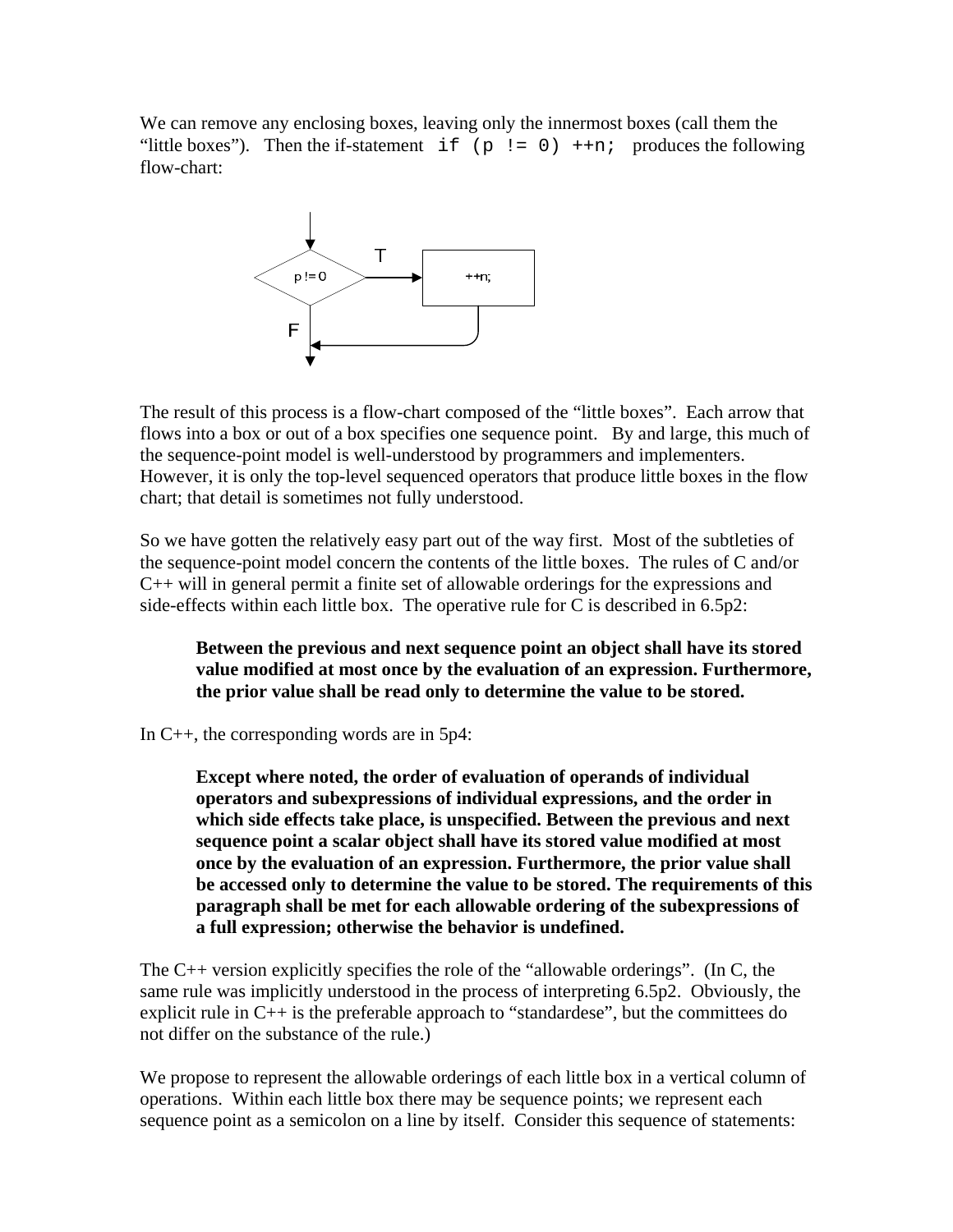$a = 0$ ;  $b = (a = 1, 2*a) + 3*ai$ 

This produces two little boxes, one for each expression-statement. The second little box permits a set of allowable orderings:

| Ordering $#1$             | Ordering #2       | Ordering #3               | Ordering #4               |  |
|---------------------------|-------------------|---------------------------|---------------------------|--|
| store 1 in a              | $T1 = 3 * a$      | store 1 in a              | store 1 in a              |  |
|                           | store 1 in a      |                           | $T1 = 3^*a$               |  |
| $T1=2*a$                  |                   | $T1=3*a$                  |                           |  |
| $T2 = 3^*a$               | $T2=2^*a$         | $T2=2*a$                  | $T2=2^*a$                 |  |
| $T3 = T1 + T2$            | $T3 = T1 + T2$    | $T3 = T1 + T2$            | $T3 = T1 + T2$            |  |
| store T <sub>3</sub> in b | store $T3$ in $b$ | store T <sub>3</sub> in b | store T <sub>3</sub> in b |  |
|                           |                   |                           |                           |  |

Orderings #2 and #4 (and others) violate the rule about "the prior value shall be accessed only to determine the value to be stored", and therefore this statement has undefined behavior.

Assuming that the code within one little box passes the rule about "behavior of allowable orderings", then we can start each ordering by indicating a conceptual "cacheing" of the initial value of each fetched object. For example, consider this statement:

$$
c = a++ + b++
$$

There is no top-level sequenced operator, so this produces one little box. We will add the initial-value fetch as the first step in each ordering. There are twelve allowable orderings:

| Ordering #1     | Ordering #2     | Ordering #3     | Ordering #12    |
|-----------------|-----------------|-----------------|-----------------|
| $Ta=a$ , $Tb=b$ | $Ta=a$ , $Tb=b$ | $Ta=a$ , $Tb=b$ | $Ta=a$ , $Tb=b$ |
| incr a          | incr a          | incr a          | $T1 = Ta + Tb$  |
| incr b          | $T1 = Ta + Tb$  | $T1 = Ta + Tb$  | incr b          |
| $T1 = Ta + Tb$  | store T1 in c   | incr b          | incr a          |
| store T1 in c   | incr b          | store T1 in c   | store T1 in c   |
|                 |                 |                 |                 |
|                 |                 |                 |                 |
|                 |                 |                 |                 |

In general, the set of allowable orderings is a kind of cross-product of all the alternative orderings permitted. For example, the order of evaluation of function arguments is unspecified, but there is a sequence point after evaluation of all arguments. For a function invocation with N arguments there may be  $2^N$  (or more) orderings of argument evaluation. Consider this statement:

 $f( g() , b++)$ ;

There are twelve allowable orderings (using the abbreviation "ret" for the returned value from the preceding function call):